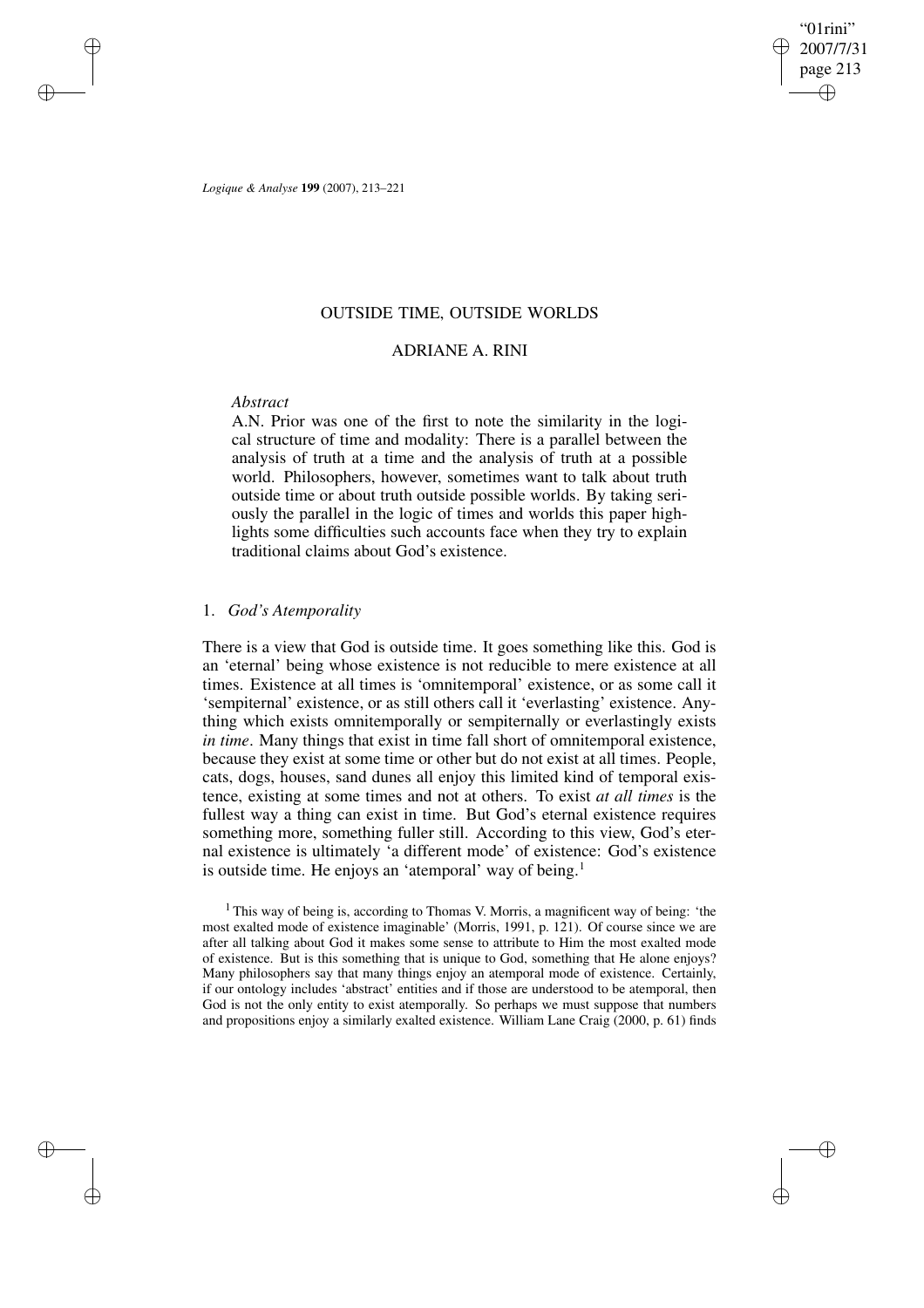2007/7/31 page 214 ✐ ✐

✐

✐

"01rini"

### 214 ADRIANE A. RINI

The atemporal view of God has many defenders. Augustine, Boethius, Anselm, and Aquinas all lend their weight to it. But it has its opponents too, people who believe that God's existence must be *in time*. Their claim is much less interesting and much more ordinary. If God exists in time and is merely omnitemporal or sempiternal or everlasting, then God's way of existing is not so hugely different from the way that we exist. We and He enjoy the *same mode* of existence, but He just enjoys a lot more of it, infinitely more of course; but otherwise God's existence is not so very different from our own. Let us simply call people who believe God is something like this the temporalists. And let's leave them to it. Except insofar as the temporalists provide a contrast to the atemporalists, it's the view of the atemporalists that is my focus here.

One crucial feature of the atemporal account of God centres on the idea that God's existence is not *bound* by ordinary pastness, presentness, or futurity. According to Boethius, God's eternal existence is 'illimitable'. As Stump and Kretzmann explain this medieval view:

...the life of an eternal being cannot be limited; it is impossible that there be a beginning or an end to it (Stump and Kretzmann, in Morris (1987), p. 222).

Past, future, earlier, later, beginning, end all describe limits — i.e., they all serve as ways of putting bounds on temporal duration. Temporal existence is defined by limit, and because it is so defined, temporal existence is not any part of God's existence. And so God is not any part of time. Delmas Lewis (1988) points out the strong Aristotelian flavour of this argument and notes that Boethius (probably) and Aquinas (certainly) in their separate accounts of eternity have in mind Aristotle's discussion in *Physics* 4. Aristotle, however, also considers whether 'the now' might itself be a kind of limit.<sup>2</sup>

Clearly an existence defined by any limited 'now' is incompatible with an illimitable existence. And atemporalists often speak instead of some kind of 'Eternal Present' or 'Divine Now' — that is, a 'now' appropriate to God's existence which is in no way susceptible of any limit. There is an important

trouble in such an assumption: 'The Platonistic view of infinite realms of metaphysically necessary, uncreated abstract objects posits a metaphysical pluralism which is radically opposed to the idea of God.' In their article 'Eternity', Eleonore Stump and Norman Kretzmann focus mainly on medieval discussions and point out that in Boethius' account in particular for anything to count as eternal it must be a *living* thing. If that is what we mean by eternal atemporal existence then Craig needn't worry. But of course that is not what everyone means by eternal.

2 See *Physics* 4, 220a4–24; 221b1; 222a10–20.

✐

✐

✐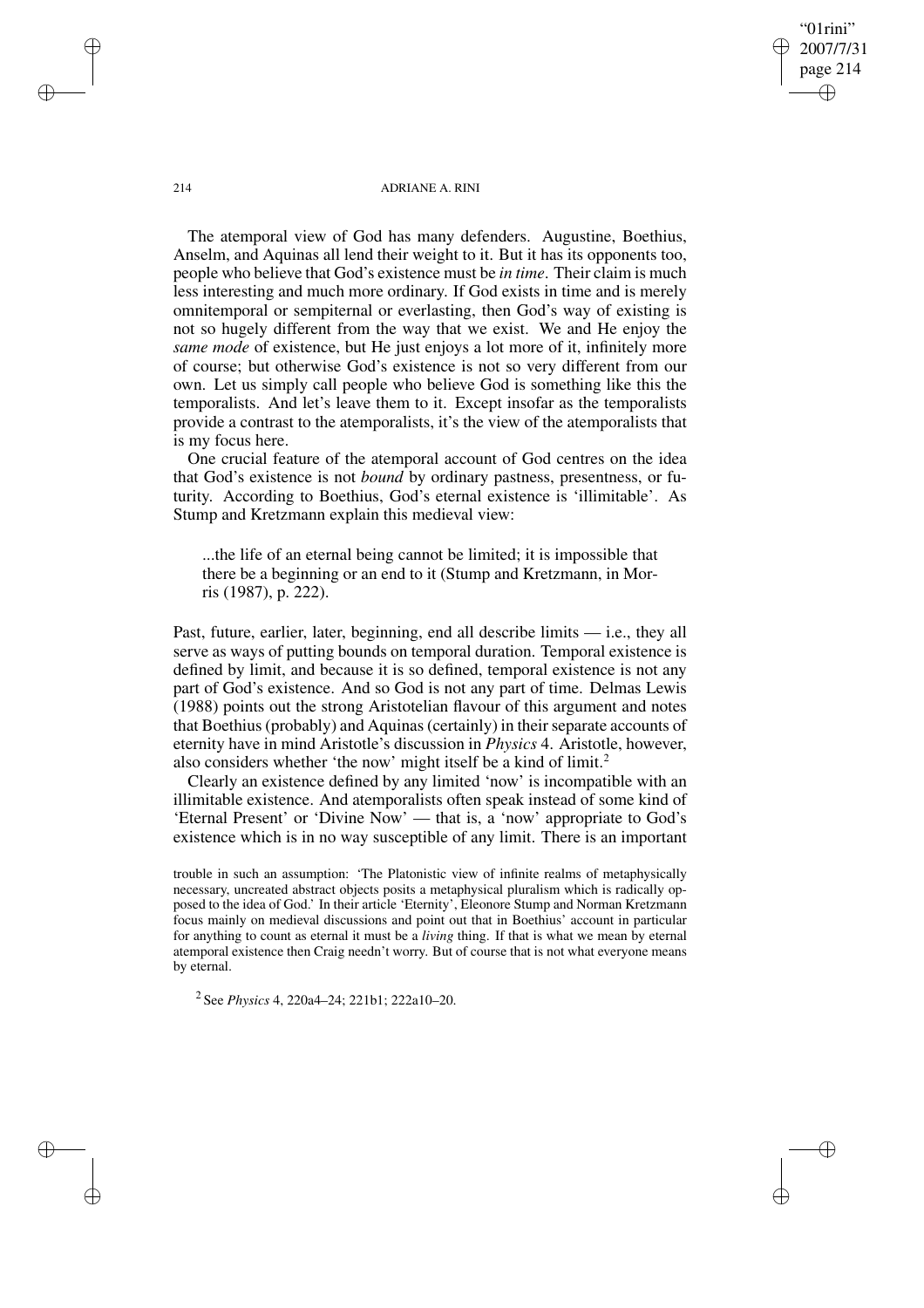OUTSIDE TIME, OUTSIDE WORLDS 215

✐

✐

✐

✐

role for an Eternal Present in the atemporal analysis of God: Without a Divine Now, an eternal atemporal God presents a stark contrast to the kind of temporal omnipresence we learned about at mother's knee. There is something comforting about God's omnipresence because it puts Him wherever we are. Whether we are at Myrtle Beach or at Waitarere Beach, omnipresence guarantees that God is *there* and with us. And his omnipresence is also supposed to guarantee that God is there at all times, whether at 4 July 1976, or at 25 April 2016, or indeed at any possible time. God's omnipresence is a guarantee that God is every*where* you could possibly be, *when*ever you could possibly be. But an atemporal eternal illimitable God is strangely different.

Because an eternal entity is atemporal, there is no past or future, no earlier or later, *within* its life; that is, the events constituting its life cannot be ordered sequentially from the standpoint of eternity (Stump and Kretzmann, in Morris (1987), p. 225).

You and I are in time — we are temporal creatures whose lifetimes fit within clear temporal limits and which we normally do understand as having a sequential order. An atemporal eternal illimitable God seems not any part of this ordering. The resulting gulf between our contingent temporal existence and God's eternal existence has seemed discomfiting to some thinkers. Mother's explanation makes God near and close in a way that this medieval explanation does not.

To say that God is Eternally Present, certainly sounds like saying God is *actually* present. But then we want to know what exactly it is to experience, or to exist, in the Eternal Present? Precisely how is the Eternal Present related to the ordinary present? Can an eternal being have ordinary temporal properties like you have and like I have?

One main thrust within traditional philosophical theology is about trying to explain how or whether temporal existents like us and an atemporal existent like God can be related to each other. This is an old puzzle: for in effect the atemporalist is looking for something to do the same kind of work that the 'participation' relation has to do in Plato's metaphysics, linking a higher world of eternal, unchanging Forms to a lower world of contingent, created, temporal things. In this spirit, Stump and Kretzmann offer us *ETsimultaneity*. Eternal-temporal simultaneity is 'a species of simultaneity... that can obtain between what is eternal and what is temporal'.

"01rini" 2007/7/31 page 215

✐

✐

✐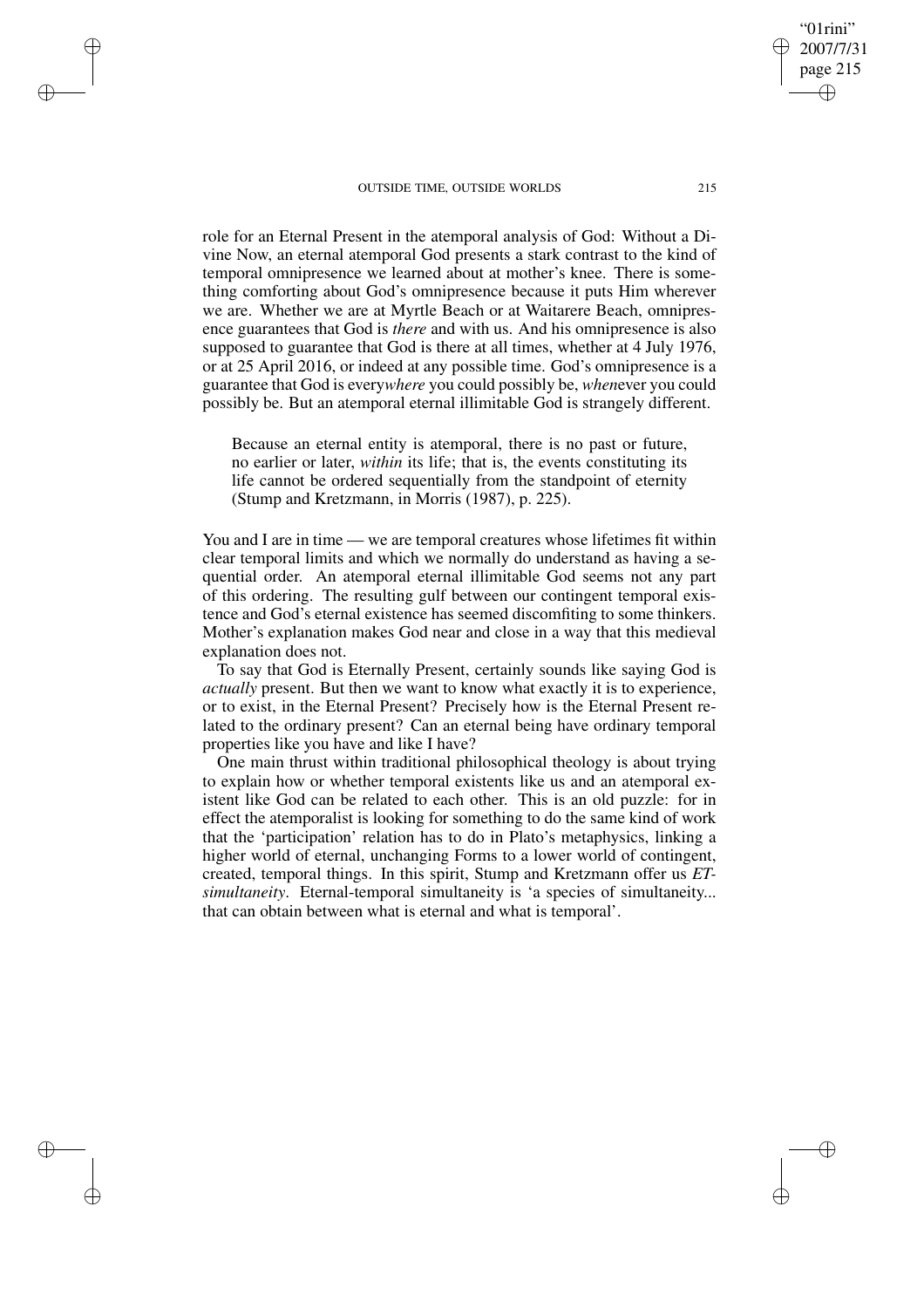### 216 ADRIANE A. RINI

"01rini" 2007/7/31 page 216

✐

✐

✐

✐

- (ET) for every *x* and for every *y*, *x* and *y* are ET-simultaneous iff
	- (i) either *x* is eternal and *y* is temporal, or vice versa; and
	- (ii) for some observer, *A*, in the unique eternal reference frame, *x* and *y* are both present — i.e., either *x* is eternally present and *y* is observed as temporally present, or vice versa; and
	- (iii) for some observer, *B*, in one of the infinitely many temporal reference frames, *x* and *y* are both present — i.e., either *x* is observed as eternally present and *y* is temporally present, or vice versa (Stump and Kretzmann, in Morris (1987), pp. 230– 231).

How comfortable is this relation between an eternal being and a temporal being? In order to answer, it might help to consider a parallel case.

# 2. *God's Non-Contingency*

There is also a view that God is outside possible worlds. It is a view that emerges in some of Leibniz' writings. The view goes something like this. God in his infinite wisdom considers all possible ways a world could be. In God's mind, all possibilities are equally real. They are not, however, equally good. All things considered, some possible worlds are better possible worlds. God in his infinite goodness chooses the best of all the possible worlds and makes that one alone actual. From this, it seems perfectly ordinary to say that God in His infinite power could have chosen another world — He could have chosen to actualize some second-best world. But He didn't do that. He could have picked one that was simply terrible. But He didn't do that either. God chose and actualized the best. Of course there is a question about how real a *choice* God has here. God's perfect goodness would seem to stand as proof against any other choice. He could *only* choose the best. But the Leibnizian tradition tells is that there is a real choice, that the actual world didn't have to be the one God actualized, that the actual world itself is a *contingent* thing. Similarly, all things in the contingent actual world are themselves contingent — any one of them, even every one of them, could have failed to exist and would have failed to exist if God had not chosen as He did. To be contingent is just to be able to fail to be, and any created thing is able to fail to be.

God's existence, on the other hand, is different. God is not contingent; He exists necessarily. He cannot fail to exist in the way that even an entire possible world can fail to exist. So, since the actual world itself and everything

✐

✐

✐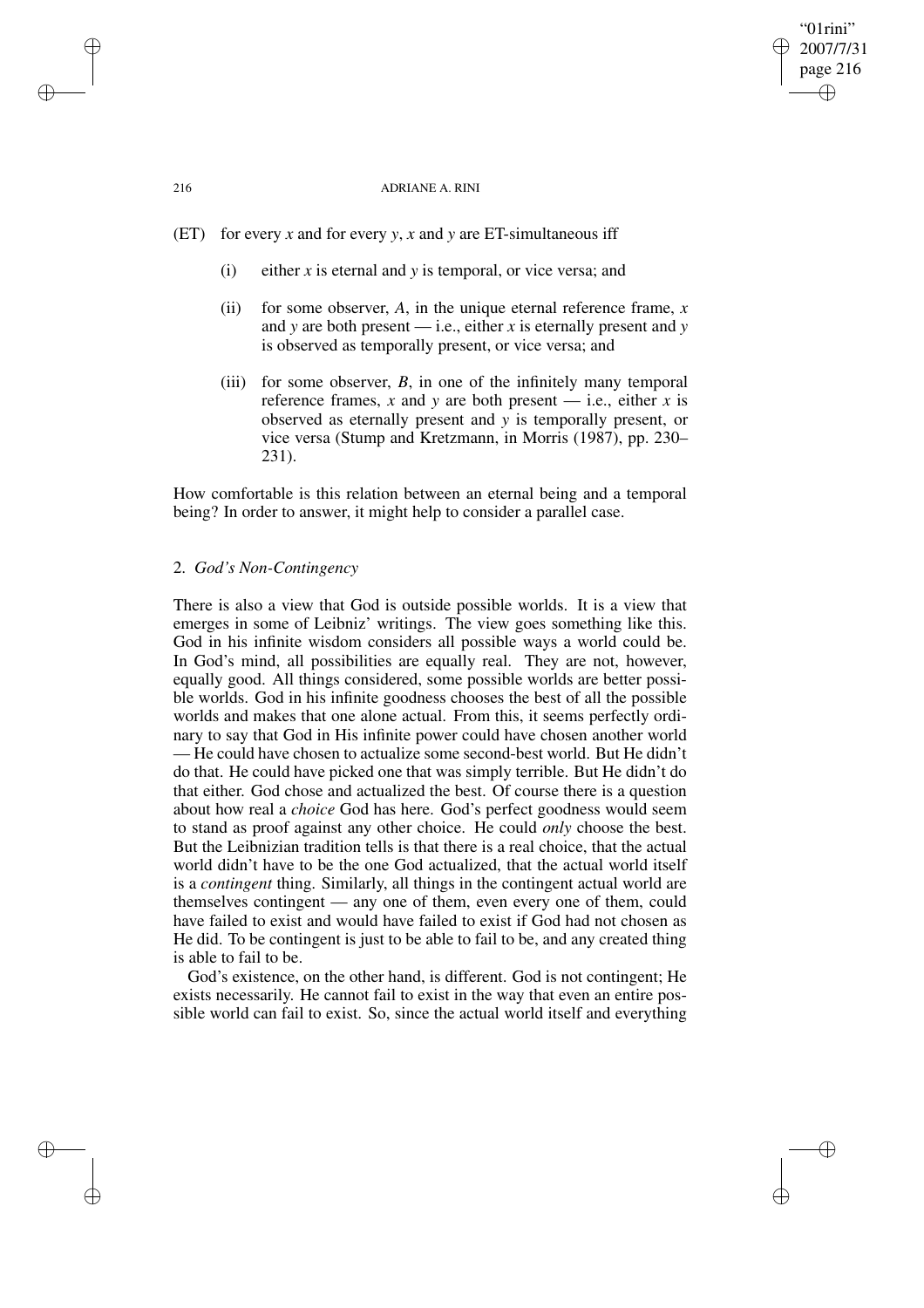#### OUTSIDE TIME, OUTSIDE WORLDS 217

✐

✐

✐

✐

in it is contingent, and since God is not contingent, God must be *outside* the world He actualizes.

Robert Merrihew Adams discusses this view in 'Theories of Actuality':

Let us begin with a couple of simple but clearly unsatisfactory theories of actuality which are strongly suggested by some fragments of Leibniz. The first of them may be called the *divine choice theory of actuality*.

[E]ven if it is certain that what is more perfect will exist, still, the less perfect is none the less possible. Propositions of fact involve existence. But the notion of existence is such, that the existent is the sort of state of the universe which GOD chooses [*literally*, which pleases GOD]. But GOD freely chooses what is more perfect. Thus finally a free action is involved. [The translation is Adams' own.]

The theory suggested here is that for a possible world to be the actual world is for it to be the world that God chooses. (Perhaps it will be suggested that what is offered in this passage is not a theory of actuality but a theory of existence, according to which, for a thing to exist in any possible world is for it to be chosen by God *in that world*. But, I think, that is not what Leibniz intended. For according to Leibniz, what God freely chooses the more perfect of, as he is said to choose here, is complete possible worlds, and not components thereof.)

It is evidently also part of the theory that God (who exists necessarily, according to Leibniz) chooses freely and could have chosen another possible world instead of the one He has chosen. I doubt that Leibniz or anybody else has held the alternative version of the divine choice theory, according to which the actual world is the only one God could have chosen. In any case, such a necessitarian form of the theory would be liable to objections....

The historic, nonnecessitarian version also faces difficulties, however. For if there is a plurality of possible divine world-choices, the actual world must be distinguished from the other possible worlds as the object of God's *actual* choice. But if that is what the divine theory of actuality says, it does not solve the problem of actuality. As it merely pushes back, from worlds to divine choices, the question, in what actuality consists. (Leibniz seems to have thought of this problem....), (Adams, in Loux (1979), pp. 191–192).

"01rini" 2007/7/31 page 217

✐

✐

✐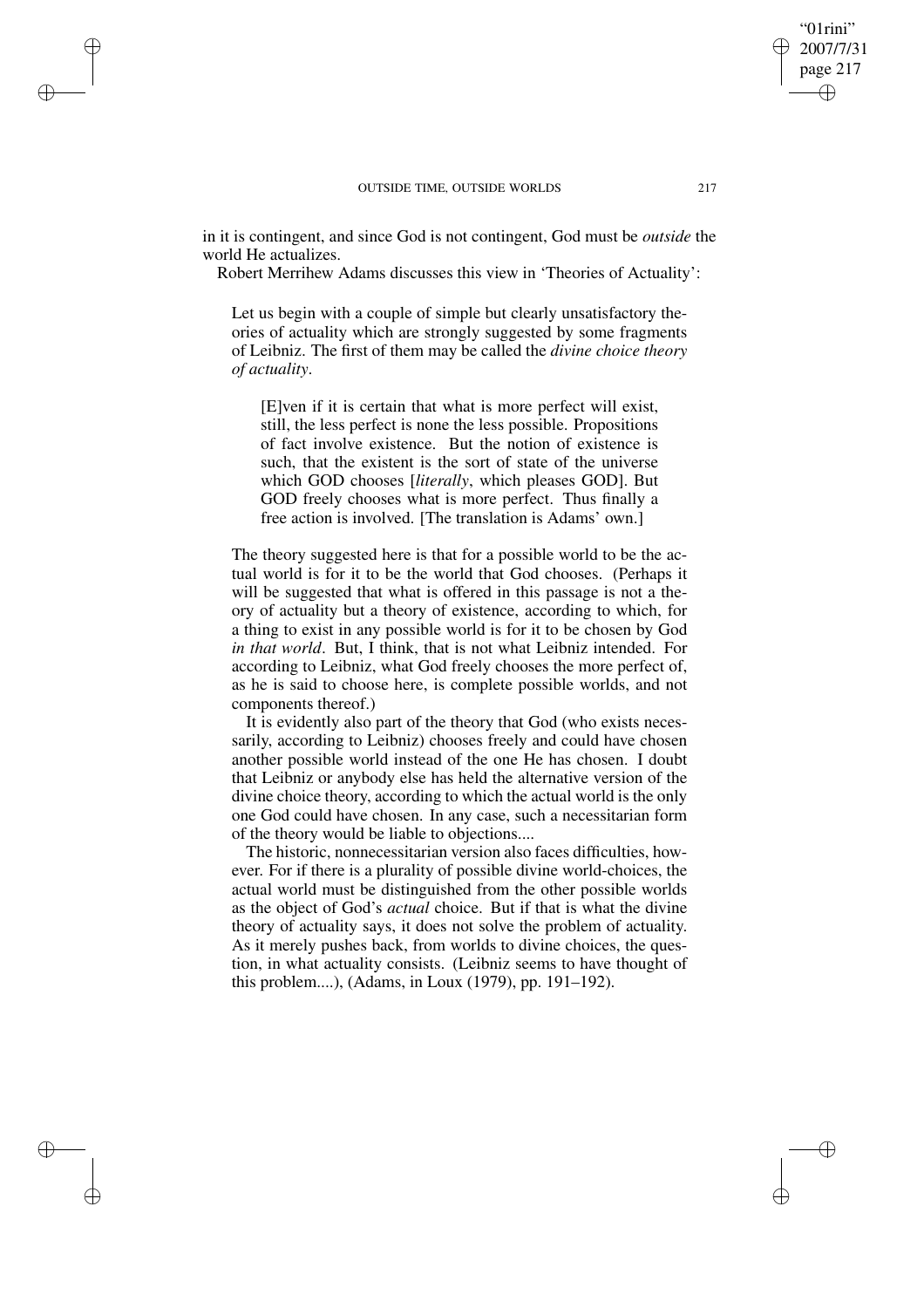2007/7/31 page 218 ✐ ✐

✐

✐

"01rini"

### 218 ADRIANE A. RINI

Leibniz constructs an image of God surveying all possible worlds — no one of which is actualized but any one of which could be actualized. Possible worlds, on this view, therefore exist antecedently to God's actualizing. So, when God chooses — singling one out from all the other possibilities — and actualizes that one, what exactly does He *do*? What is it for Him to make a possible world actual? Adams, of course, is concerned about how precisely to answer and finds it difficult to answer in the context of this Leibnizian framework.

Perhaps the most serious problem here shares much in common with the problem about God's eternity. If mother taught that God is always with us, then surely God is *actually* with us. If a necessary being is just one who exists in all possible worlds, then all we have is the *modal* equivalent of sempiternity. On the other hand, if God's necessary existence means that He cannot be said to exist in a world, but exists outside worlds, the problem then becomes a question about how a being whose existence is not in a world can be said to bear a contingent relation to us?

## 3. *Playing the Parallel*

Stump and Kretzmann offer ET-simultaneity as an answer to the problem of how an eternal being can be related to merely temporal beings. So let's look at what the modal equivalent of ET-simultaneity might be.<sup>3</sup> What we are looking for, then, is 'a species of actuality that can obtain between what is necessary and what is contingent' — that is, between what is outside worlds (O) and what is in a world (W). Let's call this *OW-coactuality*:

(OW) for every *x* and for every *y*, *x* and *y* are OW-coactual iff

- (i) either *x* is necessary and *y* is contingent, or vice versa; and
- (ii) for some observer,  $C$ , in the unique necessary reference frame, *x* and *y* are both actual — i.e., either *x* is necessarily actual and *y* is observed as contingently actual, or vice versa; and
- (iii) for some observer,  $D$ , in one of the infinitely many contingent reference frames, x and y are both actual  $-$  i.e., either x is observed as necessarily actual and *y* is contingently actual, or vice versa.

✐

✐

✐

<sup>&</sup>lt;sup>3</sup> The idea of substituting modal language for Stump and Kretzmann's temporal language came up in a conversation in 1999, at Texas A&M University, with Michael Hand and Jonathan Kvanvig.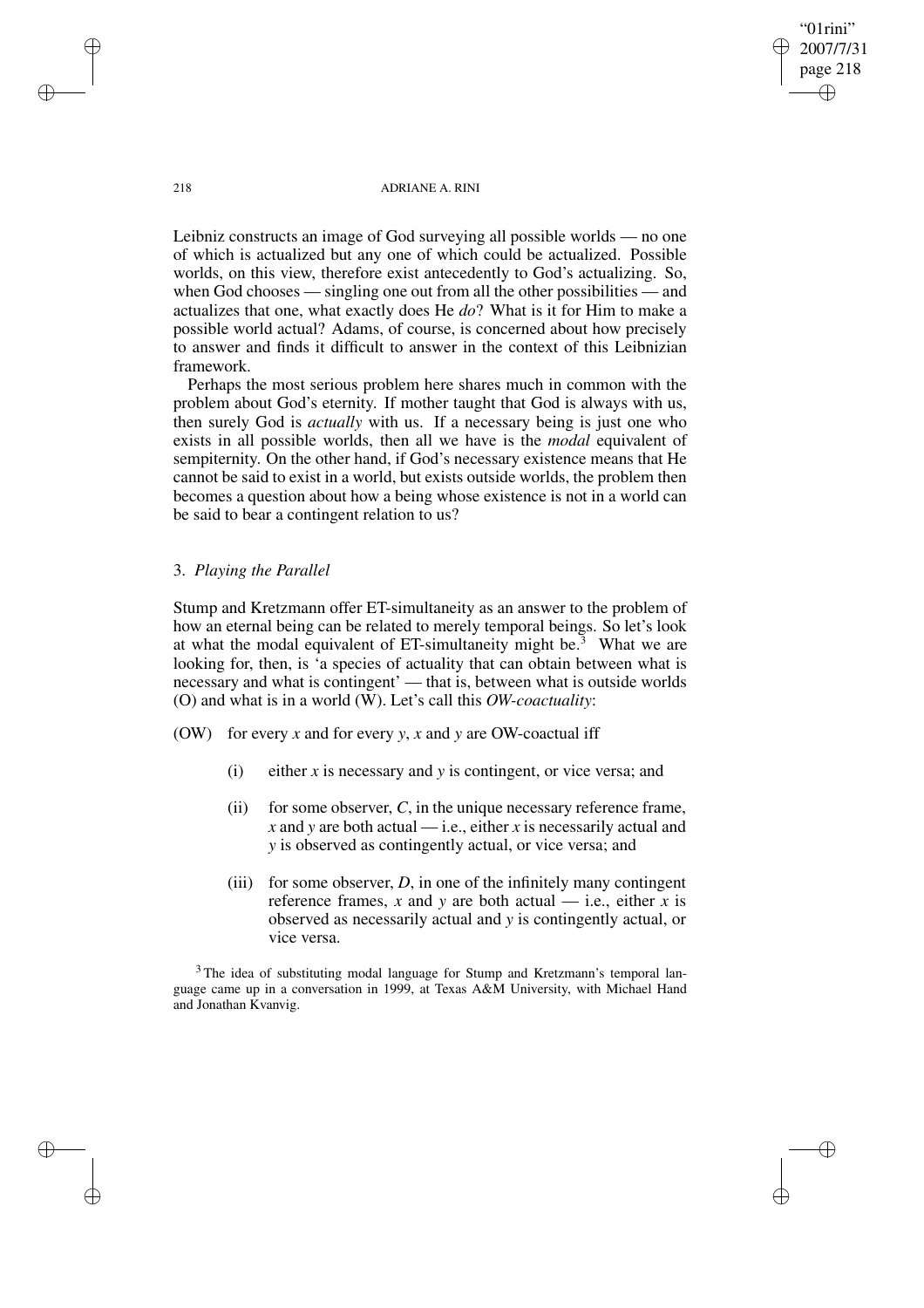✐

✐

✐

✐

✐

✐

✐

"01rini" 2007/7/31

In the temporal case, ET-simultaneity is defined relative to the two observers *A* and *B*, one of whom is outside time and one of whom is in time. So in the modal case, we define OW-coactuality with reference to two observers, *C* and *D*, one of whom is outside worlds and one of whom is in a world (or, in at least one).

If there is a problem with OW-coactuality then we should expect a problem with ET-simultaneity as well. Here is what seems to be a problem with OW-coactuality. It comes up when we try to get clear about what it means to say '*x* is necessarily actual.' Consider, first, '*x* is contingently actual.' This means *x* is true in the actual world and its truth in the actual world is contingent — i.e., it did not have to be the case that *x* is true in the actual world. That much at least is standard and straightforward. So let's replace 'contingently' with 'necessarily'. Then '*x* is necessarily actual' would seem to mean that *x* is true in the actual world and could not fail to be true in the actual world. Even though *x* might be true *in other possible worlds*, if *x* is *necessarily* actual, then *x* cannot fail to be true *in the actual world*. But that seems not to give the right sense of being *outside* worlds. It does not have anything at all to say about being outside worlds. And so, OW-coactuality is not a way of explaining how a being outside worlds can be related to a contingent being. This also casts doubt on the effectiveness of ET-simultaneity as an explanation of the temporal case. The problem there appears to involve the meaning of '*x* is eternally present.' It is perfectly clear that '*x* is temporally present' means *x* is true now. And, to be true now is to be true in time. Anyone who wants to use ET-simultaneity wants, I think, to understand '*x* is eternally present' to mean

(1) *x* is true now and *x* is outside time.

But truth at any time is truth in time. So,  $x$  is true now — i.e., the first conjunct in  $(1)$  — means

(2)  $x$  is true now and  $x$  is in time.

This makes (1) incoherent. So, if '*x* is eternally present' is coherent, then it cannot mean (1). The parallel with OW-coactuality brings out the oddness of '*x* is eternally present.' Following our discussion of OW-coactuality, '*x* is eternally present' would have to mean something like this:

(3) *x* is true now, and even though *x* might be true at other times, *x* cannot fail to be true now.

But here we are no longer talking about truth outside time. If '*x* is eternally present' does not capture the sense of being outside time, then it cannot be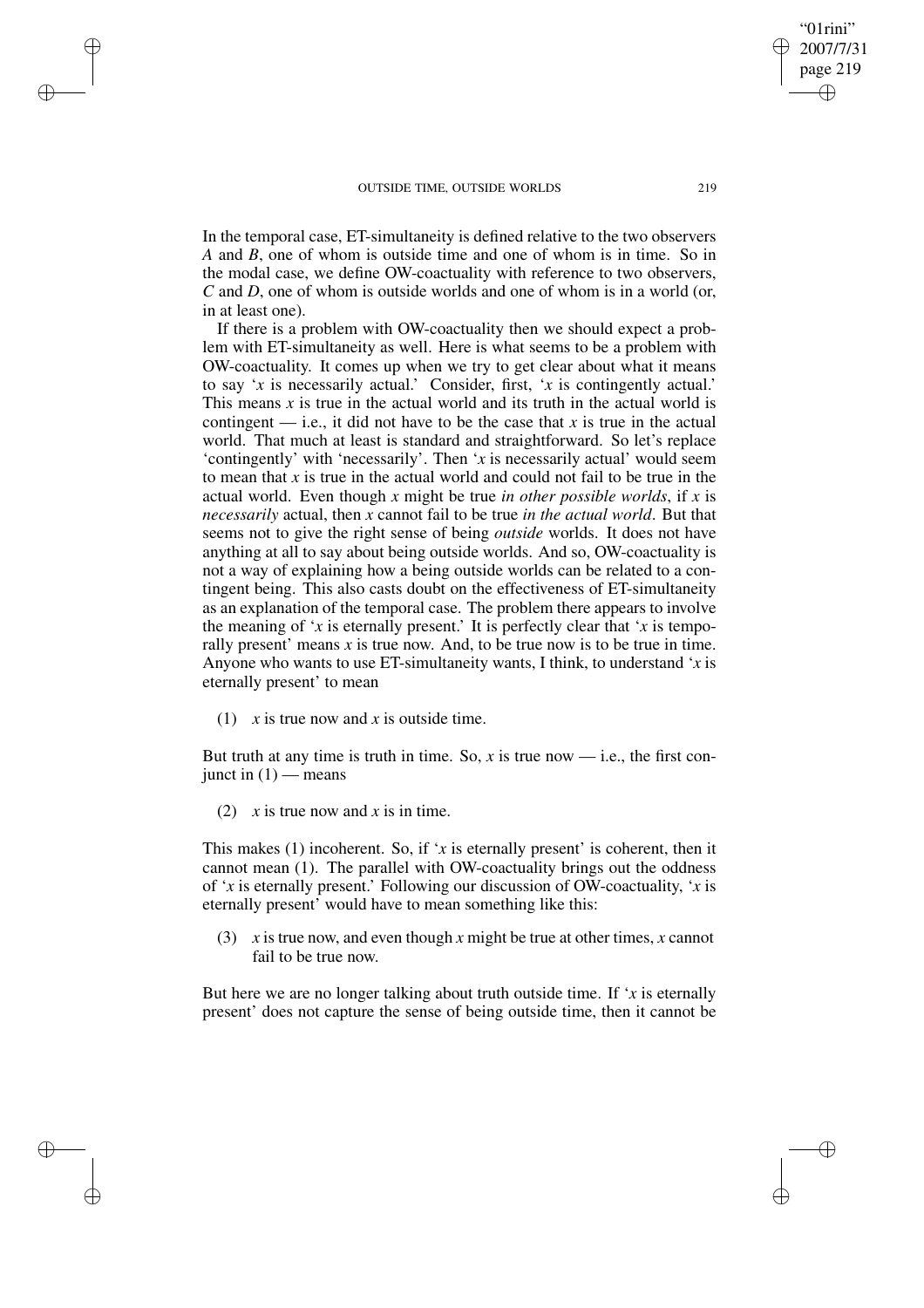## "01rini" 2007/7/31 page 220 ✐ ✐

✐

✐

### 220 ADRIANE A. RINI

used to explain a relation between a being who is outside time and a temporal being.

If we take to heart the similarity in the structure of our ordinary talk about worlds and our ordinary talk about times, then we should at least be able to say that OW-coactuality and ET-simultaneity stand or fall together. A.N. Prior was one of the first to note the similarity in the logical structure of time and modality. He was also conscious of a difference in attitude to the metaphysics of time and modality. As Prior explains:

I wonder whether anybody wants to put forward anything like the following as a piece of serious metaphysics: There really are such objects as possible worlds, and what we loosely describe as propositions of modal logic are in fact predicates of which these objects are the subjects (Prior (1968), p. 191).

... this seems a tall story, and as I have said, I doubt whether anyone seriously believes it. But plenty of people believe an exactly similar story about tenses, i.e. believe that tensed propositions are predicates of "instants", and that there is — really is — an instant at which I unalterably "am" drinking (p. 192).

The challenge to anyone wanting to argue that God exists outside times or outside worlds is to show either that the world-time parallel does not apply here or that OW-coactuality is after all coherent.

> Massey University Private Bag 11-222 Palmerston North New Zealand E-mail: A.Rini@massey.ac.nz

Texas A&M University 4237 TAMU College Station, TX 77843-4237 USA E-mail: Arini@philosophy.tamu.edu

# **REFERENCES**

Adams, Robert Merrihew, 1974, 'Theories of Actuality', *Noûs*, 8, pp. 211– 231. [Reprinted 1979 in *The Possible and the Actual: Readings in the*

✐

✐

✐